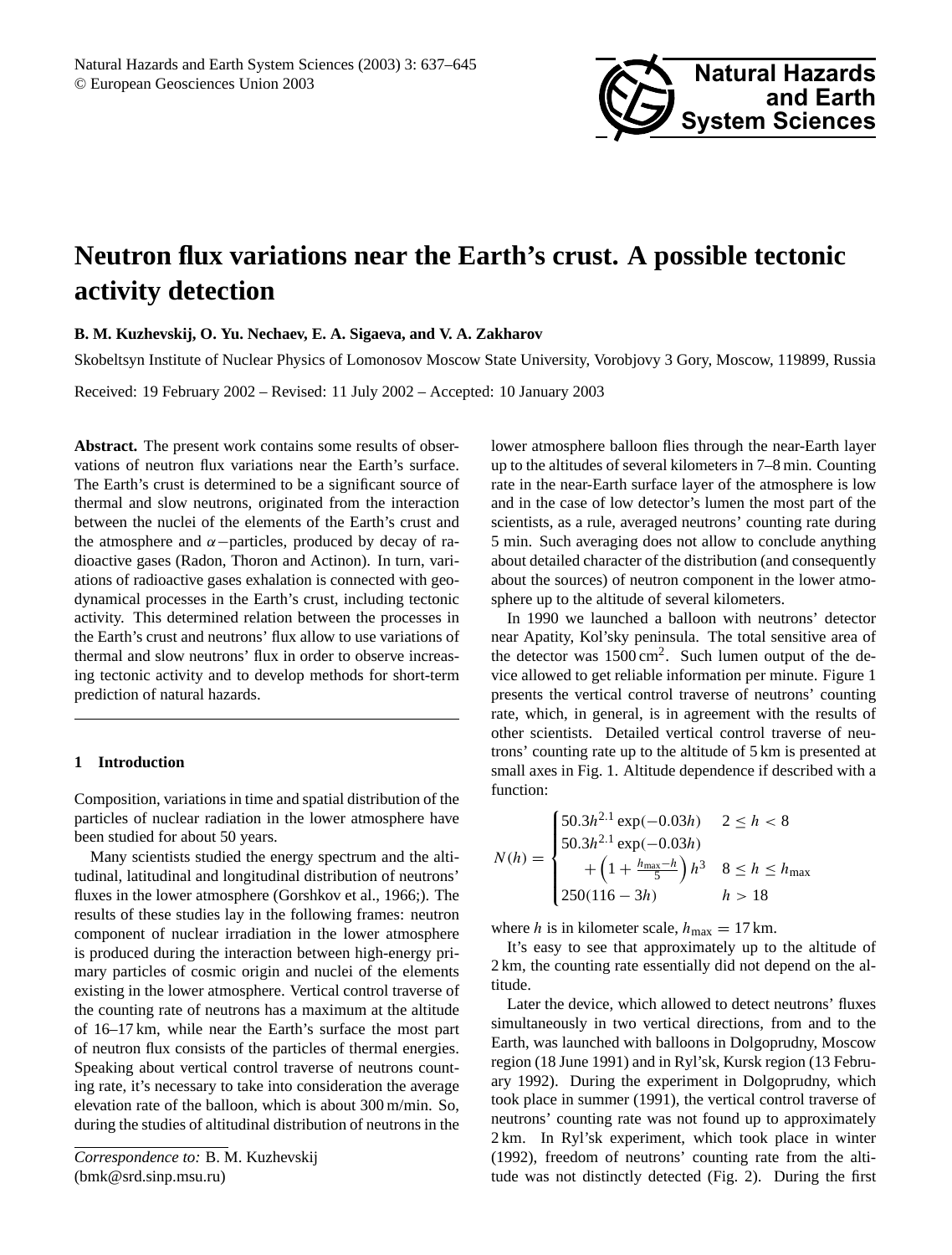

**Fig. 1.** Altitude dependence of neutrons' counting rate, obtained in the experiment, arranged in 1990 during the flight of an aerostat over Apatity, Kol'sky peninsula. Small circles indicate experimental data.

flight up to the altitude of several kilometers, the equipment determined an anisotropy of neutrons' flux, which showed that value of neutron flux from the Earth was over the value of neutron flux to the Earth (Kuzhevskij et al., 1995; Kuzhevskij, 2000).

In the laboratory of penetrating radiation of INP MSU, a special equipment was developed and manufactured for detailed studies on the origin of neutron radiation near the Earth's surface. This equipment allows to obtain continuous information regarding the registration of fluxes of neutrons and charged particles. This equipment started operating from September 1992 and a number of the results of this experiment was presented in a previous study (Kuzhevskij et al., 1996).

## **2 Experimental methods**

There are different physical principles and methods of processing the information obtained by the Detector of Nuclear Radiation of the Earth and it's Atmosphere DAIZA (Russian abbreviation) as follows:

Standard neutron counters SI-19N were used as detectors of neutron component. These counters had a shape of cylinder with length of 22 cm and diameter of 3.2 cm. The sensitive area of the counter was  $51 \text{ cm}^2$ . The counter was filled with <sup>3</sup>He gas pressurized at 4 atmospheres and it was operated in regime of corona discharge. Effective cross sec-



**Fig. 2.** Altitude dependence of neutrons' counting rate obtained in the experiment, arranged in 1992 during the flight of aerostat over Ryl'sk, Kursky region.

tion of the neutron captured reaction  ${}^{3}He(n,p)T$  with liberation of energy of 760 keV is over 5000 bn, while other possible reactions (for instance,  ${}^{3}$ He(n, $\gamma$ )<sup>4</sup>He and  ${}^{3}$ He(n,d)d) have effective cross sections from dozens  $\mu$ bn up to hundreds of mbn. Stability tests of operation of neutron modules (12 such counters), which were held under special conditions (Kapitonov and Gabelko, 1990) in the laboratory, have shown that its stability was not lower than 1.5% and it was slightly changed at neutron's energy changes from heating up to 2 MeV. For such counters, the effectiveness of detection of neutrons in the ranges of thermal region up to energy of 100 eV was 0.8.

Currently, the neutron block consisted of two planes, including 40 counters each. Two identical detectors used in the device allowed to carry out research in different geometry and to study the energy distribution of neutrons by means of an absorbent (for instance, cadmium) and a retardant (for instance, plexiglass).

Counters SBT-10 (threshold for electrons was  $E_e \geq$ 45 keV, for protons  $E_p \geq 0.5$  MeV and for  $\alpha$ -particles  $E_{\alpha} \sim$  5 MeV) and two Geiger-Müller counters STS-6 were used for the detection of charged particles. One of the Geiger-Müller counters had an aluminum window 0.5 cm thick.

A scintillation crystal of NaI(Tl) 7 cm long and 3 cm in diameter was used for the detection of  $\gamma$  –radiation. There were two energy thresholds:  $E_{\gamma} \geq 50 \,\text{keV}$  and  $E_{\gamma} \geq$ 500 keV, which later were changed to  $E<sub>\gamma</sub> \geq 300$  keV and  $E<sub>v</sub> \ge 2$  MeV in order to diminish background effects and to detect  $\gamma$  −particles originated from the decay of radioactive gases.

Further, the authors mainly analyzed the information obtained by the neutron block. Information obtained by the measurement of charged particles component and  $\gamma$  –radiation will be discussed.

Similar to a stational unit DAIZA, there was also a mobile unit DAIZA-2, which contained 10 same neutron counters.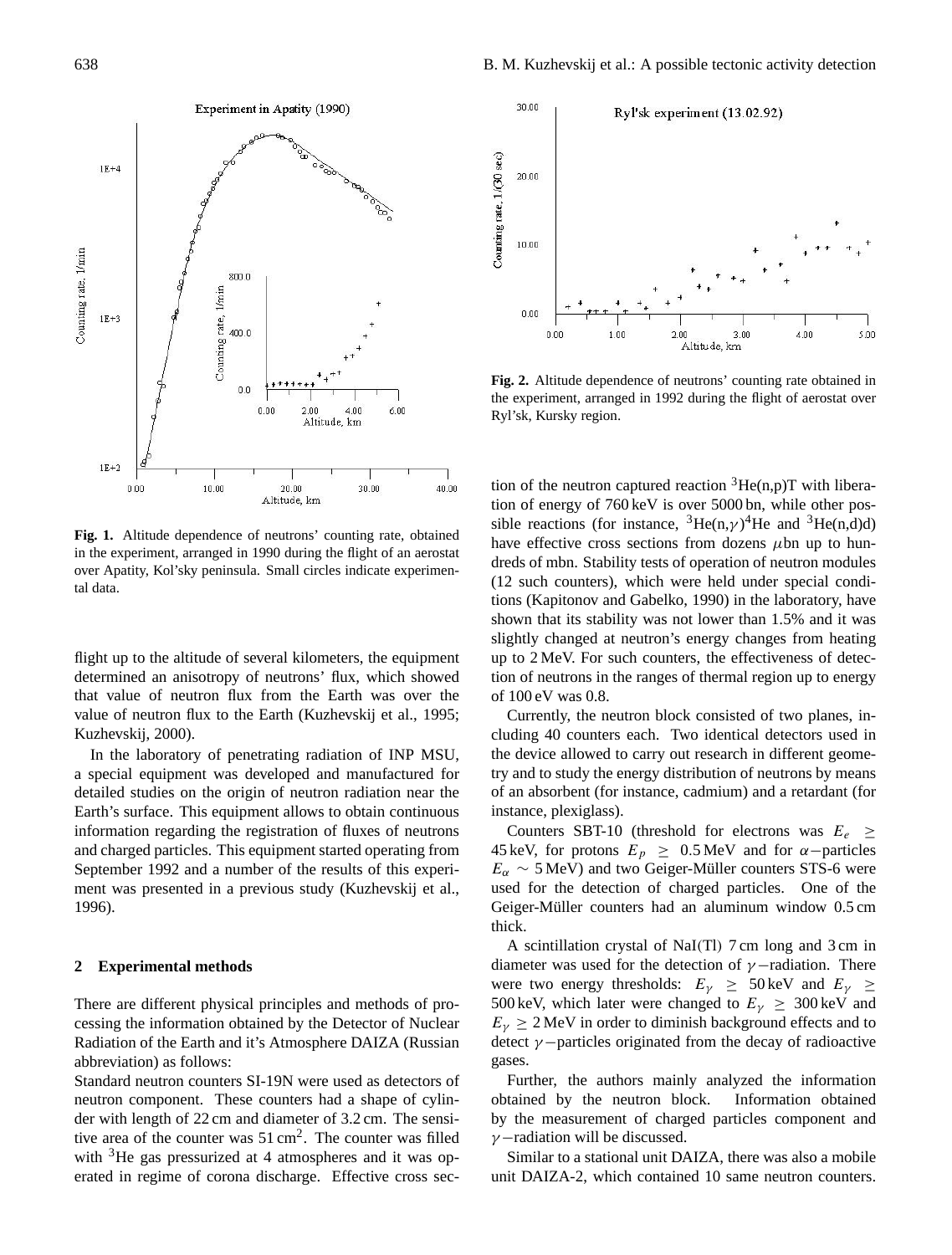

**Fig. 3.** Data on neutron flux in an experiment in the area of Seliger Lake.

**Table 1.** Counting rate of thermal and slow neutrons in soil in different locations in Russia obtained by means of DAIZA-2 project

| Point of measurement                 | Counting rate per hour |
|--------------------------------------|------------------------|
| Vorobjovy Gory, Moscow               | $414 + 7$              |
| Golitsyno, Moscow region             | $475 \pm 5$            |
| Area of Seliger region, Tver' region | $579 + 4$              |

It was provided with 3.2 MB storage. By means of this plant the neutron flux in different locations in Moscow and Tver' regions was measured.

## **3 Results**

Detailed studies on the energy distribution of neutrons on the basis of experimental data obtained with DAIZA unit in the Institute of Nuclear Physics of the Moscow State University, have shown, that near the Earth's crust over 70% of neutrons provide energy  $< 0.45$  eV (Beliaeva et al., 1999a, b).

In July – September 1999, there were carried out measurements on soil in different locations of the European part of Russia by means of DAIZA-2 unit. The results of these measurements are summarized in Table 1.

This data substantially (for 10–15%) differs, although galactic cosmic rays flux has varied not more than 1–2% for that period. According to experimental data, obtained by GOES-8 satellite, there were observed small fluxes of protons with energy  $E_p > 10$  MeV. By themselves, protons of such energy can't produce any variation of neutron flux at sea level. All given facts lead to the conclusion that neutron flux from the Earth's crust was determined by its chemical composition and structure.



**Fig. 4.** The whole array of experimental data on neutron flux for the period started from 16 Jan. 1996 up to 31 Dec. 1996 (Channels 0 and 1 detected neutrons, consequently, from above and from below).

During the experiment taken place in the area of Seliger Lake (Fig. 3), it was found out that the total neutron flux above the dry land was 1.8 times larger than the total neutron flux above the water surface of the Lake at the distance of 200 m from the bank. Besides, during this experiment it succeeded to determine the neutron flux directed from the atmosphere to the Earth's surface. In Fig. 3, it's seen, that beginning from the distance of 200 m, the total neutron flux did not change while moving from dry land to the center of the Lake. By this means, the total flux (its value is about  $0.00018 \text{ cm}^{-2} \text{s}^{-1}$ ) consisted only of neutrons coming from above, which were produced as a result of the nuclear interaction between cosmic rays and nuclei of the lower atmosphere elements.

In general all data, obtained in the foregoing experiments point to the fact that crust of the Earth is also a source of neutrons of low energies. This source was characterized by a wide range fluctuations of the flux both in time and in different regions.

#### **4 Anisotropy of neutron flux near the Earth's surface**

All obtained results lead to a need of more detailed studies of time variations of neutron flux from the Earth's surface. For detailed analysis, we used data obtained in 1996.

The whole data array was presented in Fig. 4. It's easy to see, that for different periods of measurements there was observed predominance of neutrons from different directions (to the Earth and from the Earth). At the same time, difference of neutrons' counting rates from these two directions was out of limits of statistical error. It's necessary to note, that even at this stage we can see that for the channel which detected neutrons from above, the most part of the counting rate splashes falls within the areas up to 100 and after 250 days of the year, which approximately conforms to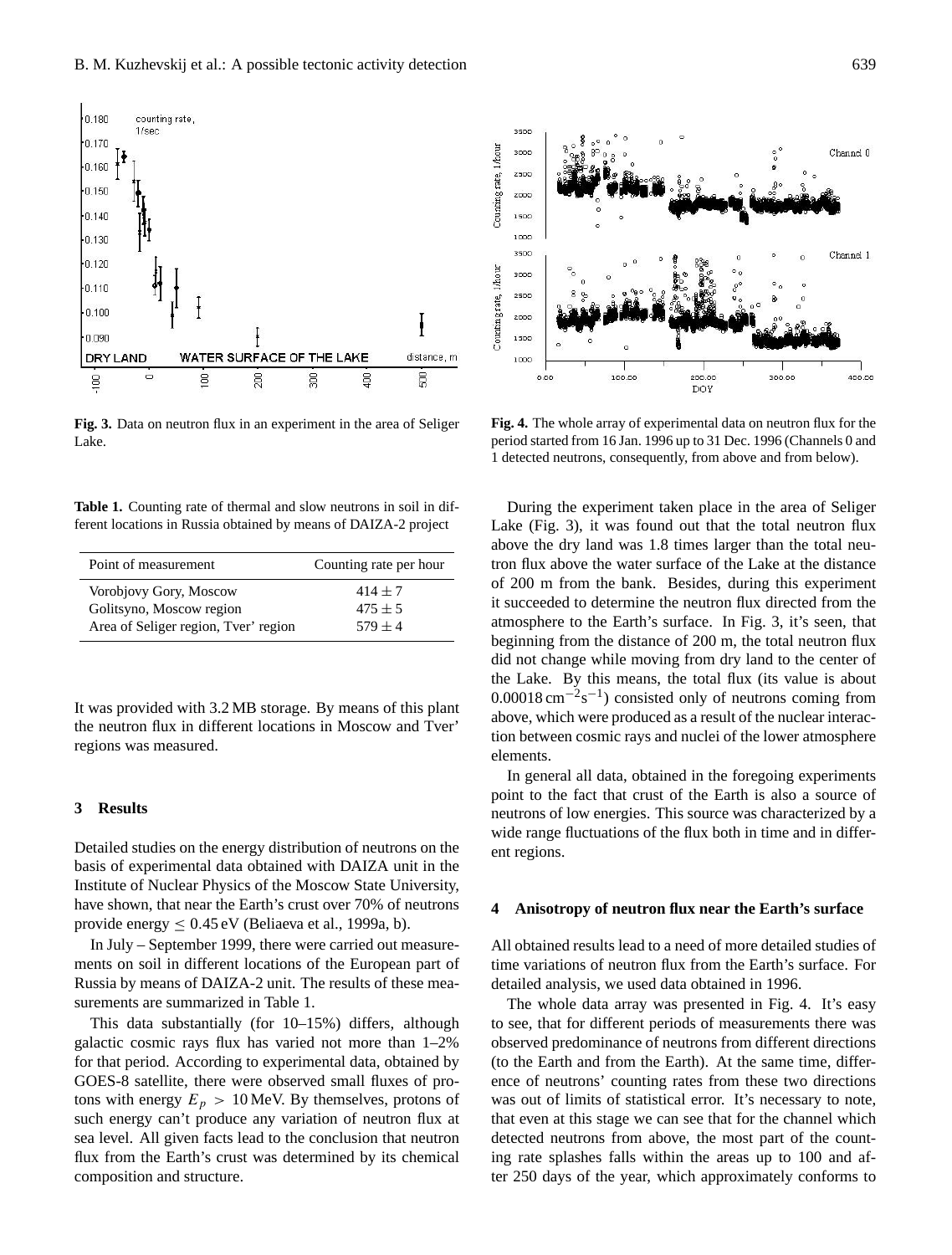

**Fig. 5.** Monthly mean experimental data of neutrons counting rate for quiet periods from 16 Jan. 1996 up to 31 Dec. 1996 (Channels 0 and 1 detected neutrons, consequently, from above and from below).

the period from October up to March, while for the channel which detects neutrons from below, the most part of the counting rate splashes falls within the area from 150 up to 250 days of the year, which approximately conforms to the period from June up to September.

To study changes of neutron flux anisotropy during the year, it is more suitable further to operate with monthly-mean neutrons counting rates. This data for two channels was presented in Fig. 5. During the averaging procedure we took into consideration only quiet periods of measurements, i.e. the periods when the counting rate was not more than 10% over the monthly-mean value. In 1996, about 80% of the observed cases were referred to the quiet periods of measurements, and for different months this part varied from 65 up to 97%.

For this array, we counted out the ratio, R of neutron counting rates to the Earth and from the Earth and the anisotropy,  $K_{an}$ , consequently. According to the formulas:

$$
R = \frac{N_0}{N_1} \tag{1}
$$

$$
K_{an} = \frac{N_0 - N_1}{N_0 + N_1} \times 100\%
$$
 (2)

where  $N_0$ ,  $N_1$  - are the counting rates of neutrons in the directions to the Earth and from the Earth, respectively.

The obtained results are presented in Fig. 6. We see that during the quiet periods of measurements, the value of anisotropy was up to 10%, but at the same time the sign of anisotropy changed depending on month. Taking into account the values of errors, the anisotropy was clearly positive during the periods from January to March and from October to December. It means that during these periods of time, the neutron flux prevailed in the direction to the Earth. During the summer periods, or, taking into consideration the values of errors, in June and July, the situation was opposite: i.e. the anisotropy was negative and it means predominance



**Fig. 6.** Monthly-mean values of anisotropy and ratio of neutrons counting rates during the quiet periods from 16 Jan. 1996 up to 31 Dec. 1996

of neutron flux in the direction from the Earth. During the last periods (April–May and August–September) the value of anisotropy was close to zero, and we couldn't approve prevalence of neutron flux from one defined direction.

Analogous calculations were made for different years, when configuration of the plan was alike and there was a possibility for measurement of neutrons' fluxes to the Earth and from the Earth, separately.

Figure 7 presents the obtained monthly-mean anisotropy data for 1994–1997.

#### **5 Analysis of the results**

So, during the quiet periods of measurements, the value of neutron fluxes anisotropy was only several percents, although during the studied period (from January to December 1996) it changed its sign. In January–February, the flux to the Earth prevailed, while in June–July the situation changed and flux from the Earth prevailed. Next time the sign of the anisotropy changed in October, from which and up to the end of the year the flux to the Earth prevailed again. During the intermediate periods (March–May and August–September) there was no anisotropy of neutron fluxes, i.e. there was no predomination of one direction for the neutron fluxes.

Data analysis for different years (1994, 1995 and 1997) confirm such seasonal dependence of neutrons' anisotropy. Differences, observed for anisotropy for different years, can be explained by the unique character of each time period concerning many factors, including weather, solar and geophysical factors.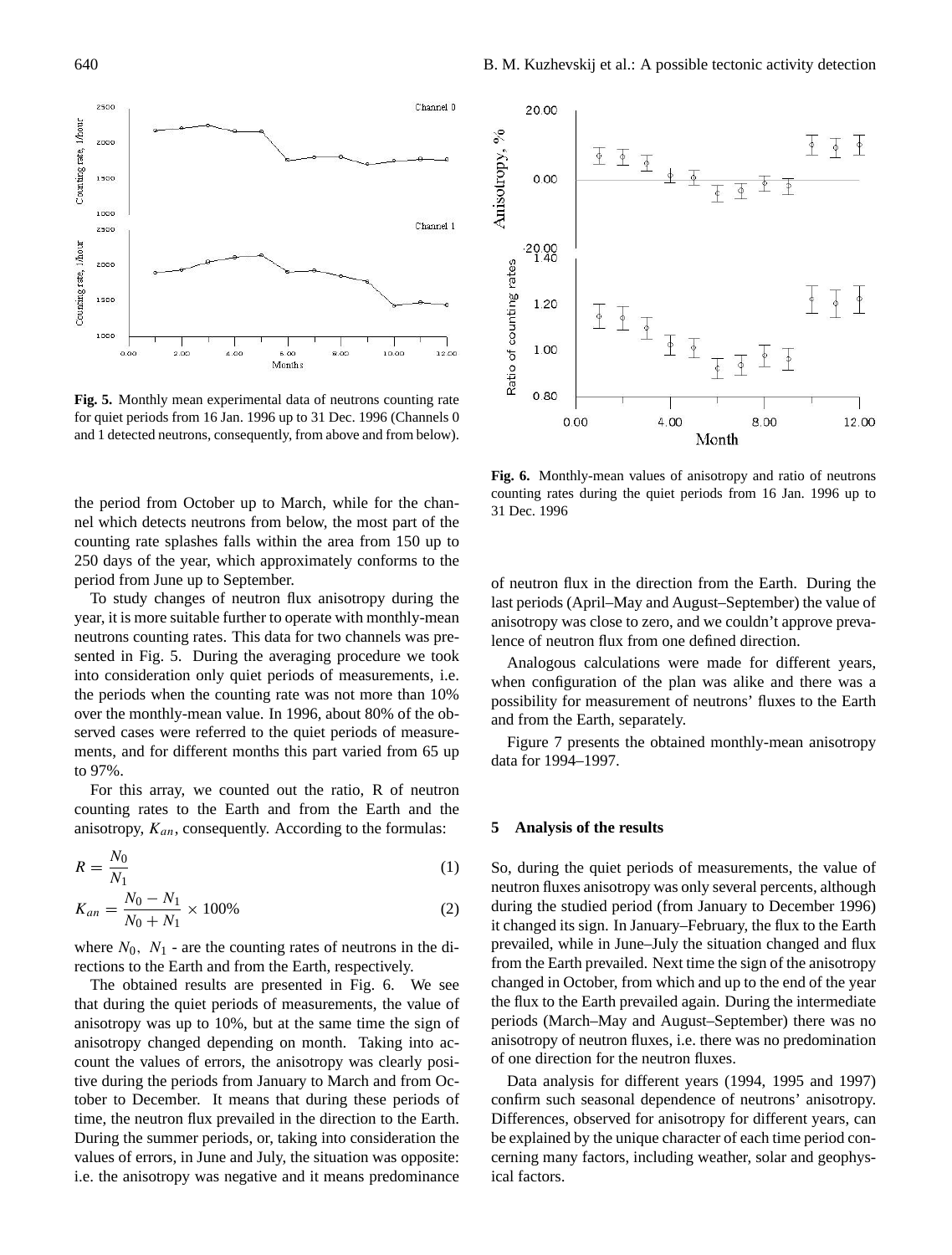

**Fig. 7.** Monthly-mean anisotropy data of neutrons counting rate for 1994–1997.

To explain such seasonal dependence of anisotropy it's necessary to take into consideration that the Earth as a source of thermal neutrons, plays double role. On the one hand, it reflects phenomena of the space. It means, that flux of highenergy particles coming to the Earth can produce thermal neutrons in its crust. On the other hand, splashes of neutron radiation are produced by  $\alpha$  –particles of radioactive isotopes of Radon by the interaction with nuclei of elements of the air and the Earth's crust. Of course, in the winter period, when the Earth's surface is steeped with water and covered with a layer of snow, the Earth's crust can't work as a source of thermal neutrons, because they will be absorbed before leaving the crust. Therefore, during this time the neutron flux in direction to the Earth must prevail, and we observed this fact. It concerns both the quiet periods of measurements and splashes of neutrons.

During the warm seasons, the Earth's crust is warmed up and begins to work both as a target for cosmic particles and as an independent source of neutrons.

## **6 Radioactive gases, a source of the neutrons in the lower atmosphere**

According to Volodichev et al. (1992) we related the appearance of neutrons' splash during Sun's eclipse with the exhalation of Radon during deformation of the Earth's crust. But it is known that different radioactive gases (Radon, Thoron, Actinon) are exhaled continuously into the atmosphere from the Earth's crust. These gases are sources of  $\alpha$  –particles with energies from 5 up to 9 MeV. Nuclear interaction of these  $\alpha$  –particles with nuclei of the elements of the Earth's crust and the atmosphere result in production of neutrons. All these  $(\alpha, n)$  reactions are threshold reactions. For nuclear reactions between  $\alpha$  –particles with mentioned above energies (5–9 MeV) and the elements from the lower atmosphere (nitrogen, oxygen and carbon) effective cross-sections are about several mbn (Lingenfelter et. al., 1965; Kuzhevskij, 1985). For the Earth's crust besides these elements it's necessary to take into consideration aluminium and silicon isotopes. The reaction  ${}^{28}Si(\alpha, n)$  has a threshold of about 9.2 MeV, but <sup>27</sup>Al( $\alpha$ , *n*) has a threshold of 3 MeV. Reactions of other silicon isotopes,  $^{29}Si(\alpha, n)$  and  $^{30}Si(\alpha, n)$  have thresholds, consequently, of about 3 and 4 MeV.

Let's investigate the role of this source of neutrons quantitatively. If  $N_\alpha(E)$  is the concentration of  $\alpha$  –particles with energy  $E$  in the atmosphere, then the rate of neutrons' production in the unit of volume,  $Q_n$  can be found as following:

$$
Q_n = \sum_{j,n} N_j N_\alpha(E) \sigma_{\alpha j}^n(E) v_{\alpha j}, \qquad (3)
$$

where  $N_j$  is the concentration of nuclei j in the air,  $\sigma_{\alpha j}^n(E)$ is the cross section of neutron's production by the interaction of  $\alpha$ −particle with nucleus j,  $v_{\alpha j}$  is the relative velocity, which in fact coincides with  $v_\alpha$ , the velocity of  $\alpha$  –particle. Summation is made by all types of nuclei in the air (oxygen, nitrogen, etc.), by the energies of produced neutrons and by the energies of  $\alpha$  –particles.

The number,  $N_{\alpha}$  of  $\alpha$  –particles, which are produced by the radioactive gases of Radon, can be found from the equation:

$$
\frac{dN_{\alpha}}{dt} + \lambda_{\alpha} N_{\alpha} = Q_{\alpha} \tag{4}
$$

where,  $Q_{\alpha}$  is the rate of production of  $\alpha$ −particles in the unit of volume,  $\lambda_{\alpha} = v_{\alpha}/R_{\alpha}$  defines the rate of  $\alpha$  –particles' descent,  $v_{\alpha}$  is the velocity of  $\alpha$ -particle,  $R_{\alpha}$  is the meanfree path of  $\alpha$  –particle in the air (for  $E_{\alpha} = 5 \div 9$  MeV,  $v_{\alpha} \approx$  $10^9$  cm/s,  $R_\alpha = 3 \div 9$  cm). Solution of the Eq. (4) looks like:

$$
N_{\alpha}(t) = \frac{Q_{\alpha}}{\lambda_{\alpha}} \left( 1 - e^{-\lambda_{\alpha}t} \right) .
$$

For the steady state condition, which is of the interest, we obtain:

$$
N_{\alpha} = \frac{Q_{\alpha}}{\lambda_{\alpha}} = \frac{Q_{\alpha} R_{\alpha}}{v_{\alpha}}
$$
\n<sup>(5)</sup>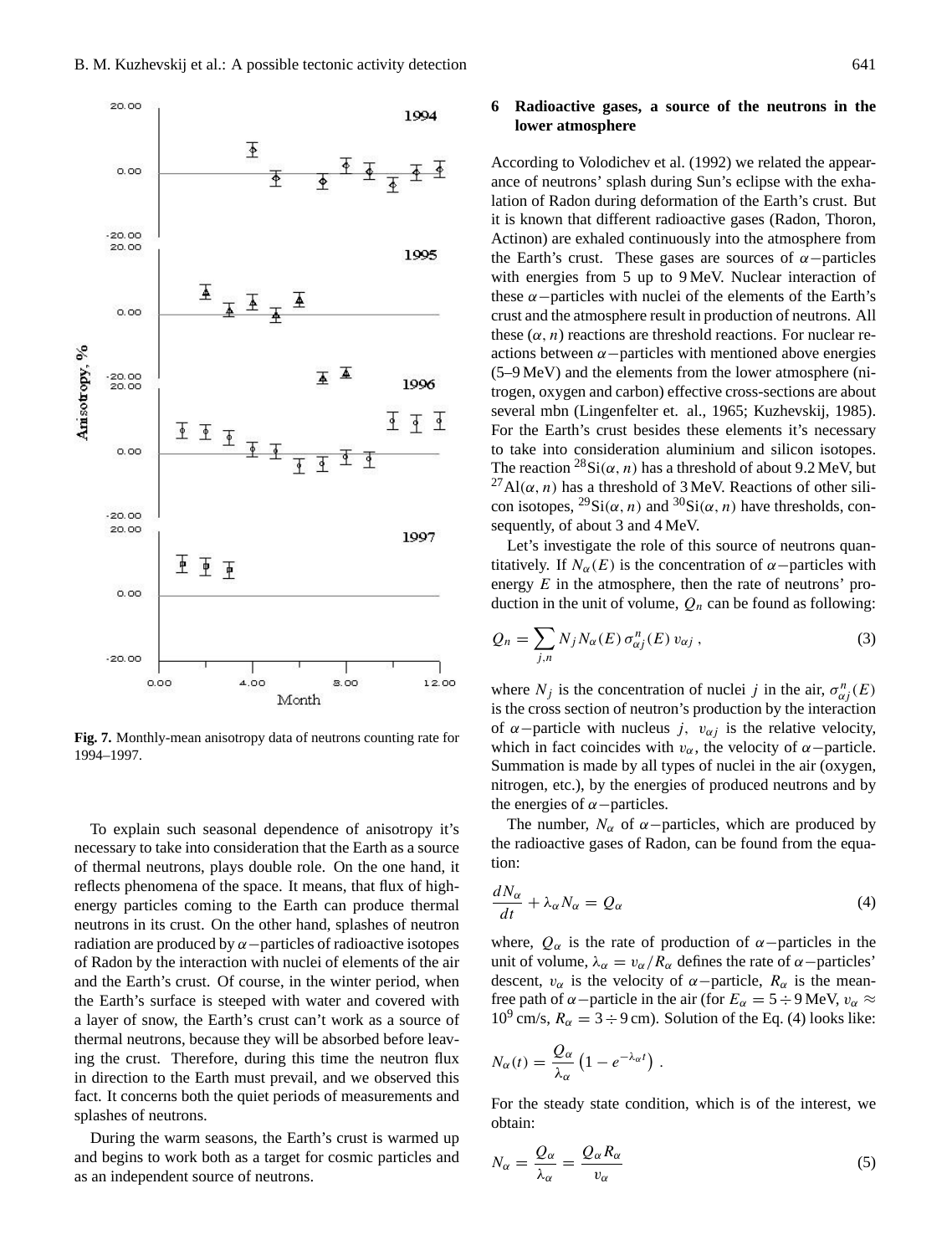**Table 2.** Rate of production ( $Q_{\alpha}$ ) of  $\alpha$  –particles in air

| Geographic location                                                        | $Q_{\alpha}$ cm <sup>-3</sup> s <sup>-1</sup>                                                | Remarks                                                                                |
|----------------------------------------------------------------------------|----------------------------------------------------------------------------------------------|----------------------------------------------------------------------------------------|
| Czech Republic (Burian, 1966)                                              | $\geq 2 \times 10^{-4}$                                                                      |                                                                                        |
| Belorus (Rudakov et al., 1995)                                             | $2 \times 10^{-2}$                                                                           | Ground air                                                                             |
| Pamir (Volodichev et.al., 2001)                                            | $(1.5 \div 4.5) \times 10^{-3}$                                                              | Data according three types of measurements.<br>$\alpha$ -particles' flux was measured. |
| London (Anderson et al., 1954)                                             | $1.5 \times 10^{-3}$                                                                         | The measurements were made in summer.                                                  |
| Region of uranium mines<br>(Serdukova, Kapitanov, 1975)                    | $5.6 \times 10^{-1}$                                                                         |                                                                                        |
| Mean value over the land<br>(Serdukova, Kapitanov, 1975)<br>on Tn<br>on Rn | $1.5 \times 10^{-9} \div 3.3 \times 10^{-5}$<br>$1.8 \times 10^{-6} \div 3.1 \times 10^{-5}$ |                                                                                        |
| $\sum$ (Tn + Rn)<br>min                                                    | $1.8 \times 10^{-6}$                                                                         |                                                                                        |
| $\sum$ (Tn + Rn)<br>max                                                    | $6.4 \times 10^{-5}$                                                                         |                                                                                        |
| Contents of Rn isotopes                                                    | $3.7 \times 10^{-4} \div 7.4 \times 10^{-1}$                                                 | Contents in the ground<br>(Serdukova, Kapitanov, 1975)                                 |

Putting Eq. (3) into Eq. (1), we obtain the rate of neutrons' production:

$$
Q_n = \sum_{j,n} N_j Q_\alpha R_\alpha \sigma_{\alpha j}^n \tag{6}
$$

Then, the number of neutrons,  $N_n$  is found by the equation:

$$
N_n = \frac{Q_n}{\lambda_n} = q_n \tau_n = \frac{\sum_{j,n} N_j Q_\alpha R_\alpha \sigma_{\alpha j}^n}{\lambda_n}
$$
(7)

where tn is the neutron's life span in the atmosphere (as calculated below  $\tau_n \approx 0.2$  s),  $\lambda_n = 1/\tau_n$  – is the rate of neutrons' descent in the atmosphere.

Using Eqs. (6) and (7), we study the contribution of radioactive gases in the production of number and flux of neutrons observed near the Earth's surface.

According to experimental data (Segre, 1995) the meanfree path  $R_{\alpha}$  of  $\alpha$  -particles with energy  $E_{\alpha}$  from 5 up to 9 MeV changes from 3.5 to 8.9 cm. The number of nuclei  $N_i$  is defined, first of all, by nitrogen and oxygen, that is the Loschmidt number  $N = 2.687 \times 10^{19}$  cm<sup>-3</sup>.

The cross section,  $\sigma_{\alpha j}^n$  for oxygen and nitrogen of  $\alpha$  –particles with energy ranged from 5 up to 9 MeV varies from 2 mb up to 3.5 mb.

For the definition of  $Q_{\alpha}$ , let's use the experimental measurements of Radon's and Thoron's concentration in the ground air and at different altitudes in the atmosphere. Data straggling is very wide, as the measurements were made in different times, in different places and by means of different equipments. We have to take into consideration that direct experimental results are presented in the units  $Bq/m<sup>3</sup>$ . In Table 2, all data is recounted to the units of  $Q_{\alpha}$  cm<sup>-3</sup>s<sup>-1</sup>.

We note the following: the abundance of Radon is determined by the abundance of Radium and its half-life. For Thoron, these values are determined by analogous parameters of Thorium.

Then,

$$
\frac{\kappa_{\text{Tn}}}{\kappa_{\text{Rn}}} = \frac{M_{\text{Th}}}{M_{\text{Ra}}} \cdot \frac{T_{\frac{1}{2}}(\text{Ra})}{T_{\frac{1}{2}}(\text{Th})} = \frac{8 \cdot 10^4}{10^{-10}} \times \frac{1.64 \cdot 10^3}{1.39 \cdot 10^{10}} = 0.96 \quad (8)
$$

In Eq. (8)  $\kappa_{\text{Tn}}$  and  $\kappa_{\text{Rn}}$  - are, consequently, the efficiencies of production for Thoron and Radon;  $M_{\text{Th}}$  and  $M_{\text{Ra}}$  - are the abundances of chemical elements Thorium and Radium, respectively, in the Earth's crust;  $T_{1/2}(i)$  – are their half-lives periods.

So, as Eq. (8) shows, in average in the Earth's crust efficiency of production of radioactive gases Thoron and Radon are equal.

On the other hand, as it is presented by Serdukova and Kapitanov (1975), the exhalation  $q$ , that is the output of Thoron and Radon to the ground surface, relate as

$$
\frac{q_{\text{Tn}}}{q_{\text{Rn}}} = 77.8 \frac{C_{\text{Tn}}}{C_{\text{Rn}}},
$$

where  $C_i$  – is the conforming concentrations deep, where gas-exchange between soil and atmosphere does not affect.

The concentration  $C_i$  of radioactive gas is directly connected with the efficiency of its production  $\kappa_i$ . So, it is clear that near the Earth's crust the main source of  $\alpha$  –particles of high energy is Thoron.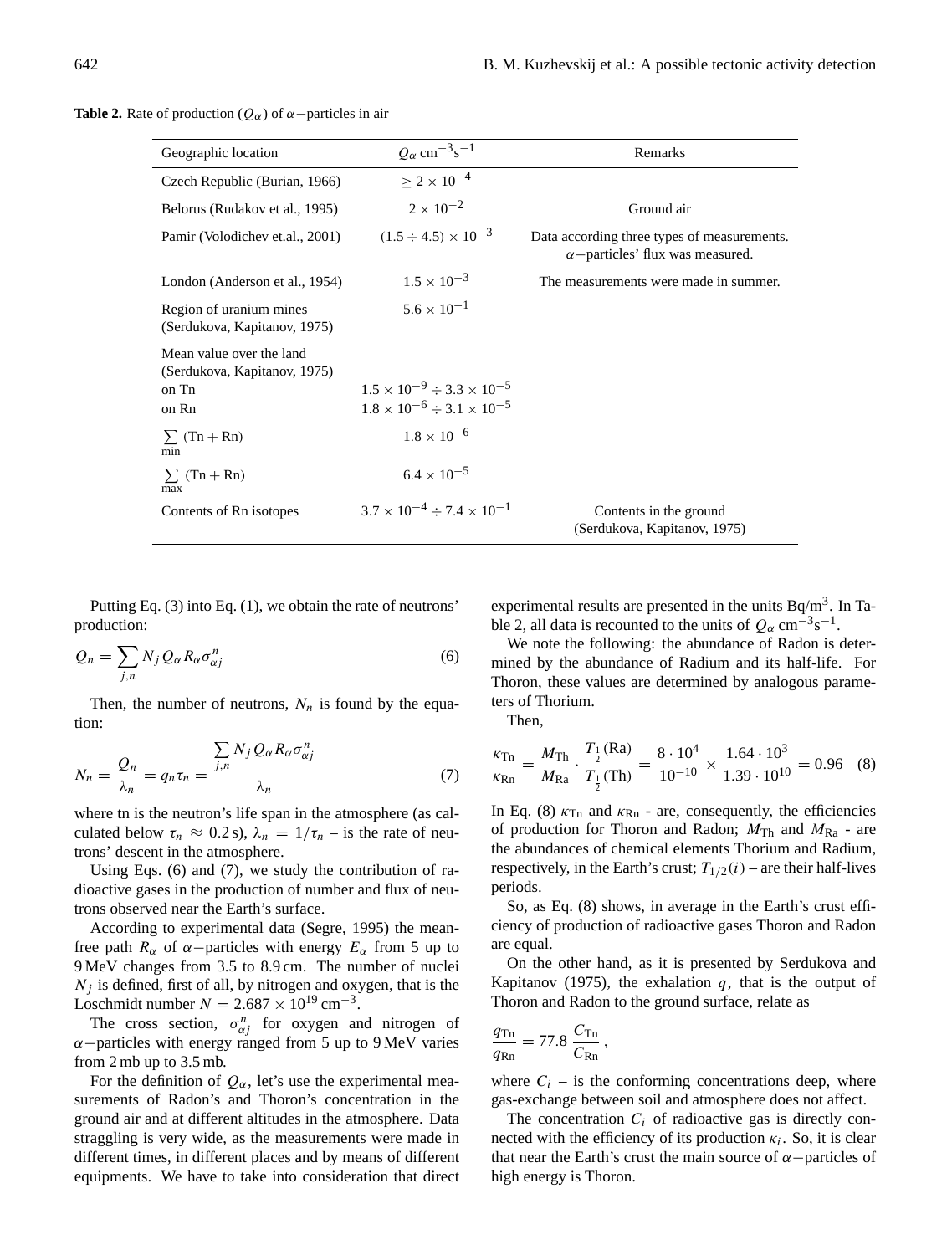In connection with it, it's necessary to note that in the exhaust of radioactive gas the long component (a source of  $\alpha$  –particles) is Radon, and the short component or shortlived (but, probably, more intensive) is gas Thoron, because  $T_{1/2}$ (Rn)=3.825 days, while  $T_{1/2}$ (Tn)=54.5 s.

Of course, all these conclusions break if observations are made near the mines of Uranium ore or in regions of the raised Radium abundance.

There is one more radioactive gas isotope in the Earth's crust – Actinon. It's half-life is  $T_{1/2}(\text{An})=3.92 \text{ s}$ . Actinon is difficult to be observed and therefore it's role can't be distinctly determined.

As it is seen from Eq. (6), if we want to obtain numeric estimation of the role of radioactive gases in the process of production of neutron field near the Earth's surface, it is necessary to know the rate of  $\alpha$ −particles' production,  $Q_{\alpha}$ . On the basis of the data of Table 2, we can derive the following conclusion: in the near-Earth layer, the value of  $Q_{\alpha} \leq$  $6.4 \times 10^{-5}$  cm<sup>-3</sup>s<sup>-1</sup>, excluding Pamir's data (measurements there were made in three different locations), where  $Q_{\alpha}$  was increased by a factor of  $10^2$ . Probably, it is connected with the specific geological structure of the region and with increased seismic activity of this zone. Besides, it is obvious, that regions of Uranium mines extremely differ from the mean value according to the value of  $Q_{\alpha}$ .

In the ground air, the value of  $Q_{\alpha}$  can be several ranks higher, than in the near-Earth layer of air. From the data, presented in Table 2, we see that the value of  $Q_{\alpha}$  in the soils could be by a factor of  $10^4$  higher than the analogous value for air in the near-Earth layer.

We note that in the analysis of neutrons' production in soil, it is necessary to take into account the interaction of high-energy  $\alpha$  –particles not only with nuclei of nitrogen and oxygen, but also with nuclei of other elements of the Earth's crust, mainly, silicon. We take for our calculations of neutrons' production in air,  $R_{\alpha} = 4.5$  cm and  $\sigma_{\alpha j}^{n} = 3$  mbarn, and from Eq. (6) we get

$$
Q_n = 7.26 \cdot 10^{-7} Q_\alpha \tag{9}
$$

If now we take  $Q_{\alpha} = \sum_{\text{min}}$  and  $Q_{\alpha} = \sum_{\text{max}}$ , from Table 2, we get:

$$
Q_n = \left(1.31 \cdot 10^{-12} \div 4.64 \cdot 10^{-11}\right) \text{ cm}^{-3} \text{s}^{-1}. \tag{10}
$$

For the Pamir region, we obtain  $Q_n \geq 10^{-9} \text{ cm}^{-3} \text{s}^{-1}$ , while for the region of Uranium mines  $Q_n = 4 \times$  $10^{-7}$  cm<sup>-3</sup>s<sup>-1</sup>.

If we want to find out the role of this source, we note that the mean energy of neutrons, produced by the studied mechanism, is  $E \approx 1$  MeV. The lifetime of neutrons of such energy in the lower atmosphere,  $\tau_n$  consists of thermalisation time, t and capture time of thermal neutron,  $t_a = 1/nv\sigma = 0.07$  s, where  $n -$  is the concentration of nuclei of nitrogen,  $v =$  $2200 \text{ m/s}$  – the velocity of thermal neutron,  $\sigma = 1.8 \text{ barn}$ . the cross-section of capture of thermal neutron by nitrogen.

The thermalisation time can be estimated according to the theory of neutrons' transmission in the medium (Bekurtz and Virtz, 1968) by the equation

$$
t = \frac{1}{\xi n \sigma v_{av}} \ln \frac{E_0}{E_t h},
$$

where  $E_0$  – is theinitial energy of a neutron;  $n -$  is the concentration of atoms in air;  $\sigma = 10$  barn (Adamchuk, 1995) – the cross section of neutron's scattering in air;  $\xi = 0.14$ (Volodichev et al., 1990) for air;  $v_{av}$  – is the mean velocity of a neutron. Here,  $v_{av}$  is the most vague value in the equation for t. We take  $E_0 = 0.45$  eV to diminish vagueness, that is,  $E_0$  is equal to the energy of cadmium cutting for our particular experiment. Then,  $t = 0.11$  s and  $\tau_n = t_a + t \approx 0.2$  s.

Taking  $Q_n$  and  $\tau_n$  into consideration, we obtain according to Eq. (7):

$$
N_n = \begin{cases} (2.6 \cdot 10^{-13} \div 9.3 \cdot 10^{-12}) \text{ cm}^{-3} \\ 2 \cdot 10^{-10} \text{ cm}^{-3} - \text{Pamir} \\ 8 \cdot 10^{-8} \text{ cm}^{-3} - \text{Uranium mines} \end{cases}
$$
(11)

Comparing these values with the concentration of neutrons with energy  $E \leq 0.45 \text{ eV}$ , which was found experimentally  $N_n^{\text{exp}} = 4.8 \cdot 10^{-10} \text{cm}^{-3}$ , we obtain:

$$
\frac{N_n}{N_n^{\exp}} = \begin{cases} \leq 2\% \\ \approx 50\% - \text{Pamir} \\ > 100\% - \text{Uranium mines} \end{cases}
$$
(12)

Of course, in ideal case, if somebody wants to estimate the contribution of radioactive gases from the Earth's crust into neutrons' concentration observed near the Earth's surface, he have to compare the values from Eq. (11) with the concentration (or with flux) of neutrons, which are produced by the interaction of cosmic rays with the lower atmosphere. But it is clear that in that case the value of the contribution of radioactive gases will only increase.

We can conclude from Eq. (12) that contribution of radioactive gases into experimentally observed concentration of neutrons with  $E \leq 0.45$  eV covers a wide range from several up to one hundred percents.

On the other hand in the ground air as it is seen from Table 2,  $Q_{\alpha}$  is several times higher than in the near-Earth layer of air. As a rule, information about radioactive gases in the ground air is obtained for the depth of about 1 m. It is obvious, that  $\alpha$  –particles with high energy, which are produced by the decay of radionuclides at this depth interact with nuclei of chemical elements composed the ground and also produce neutrons. In average, half of produced neutrons will go out into the atmosphere. Just existence of neutrons' flux directed from the depth of the ground to the atmosphere can explain anisotropy of neutrons' flux near the Earth's surface, which has been discussed above.

We can use Eqs. (6) and (7) and the relation between the concentration and the flux to calculate the flux of neutrons.

There are a lot of different types of ground. We review the most popular – sandy and clayey. Their density  $\rho =$  $1.5 \text{ g/cm}^3$ .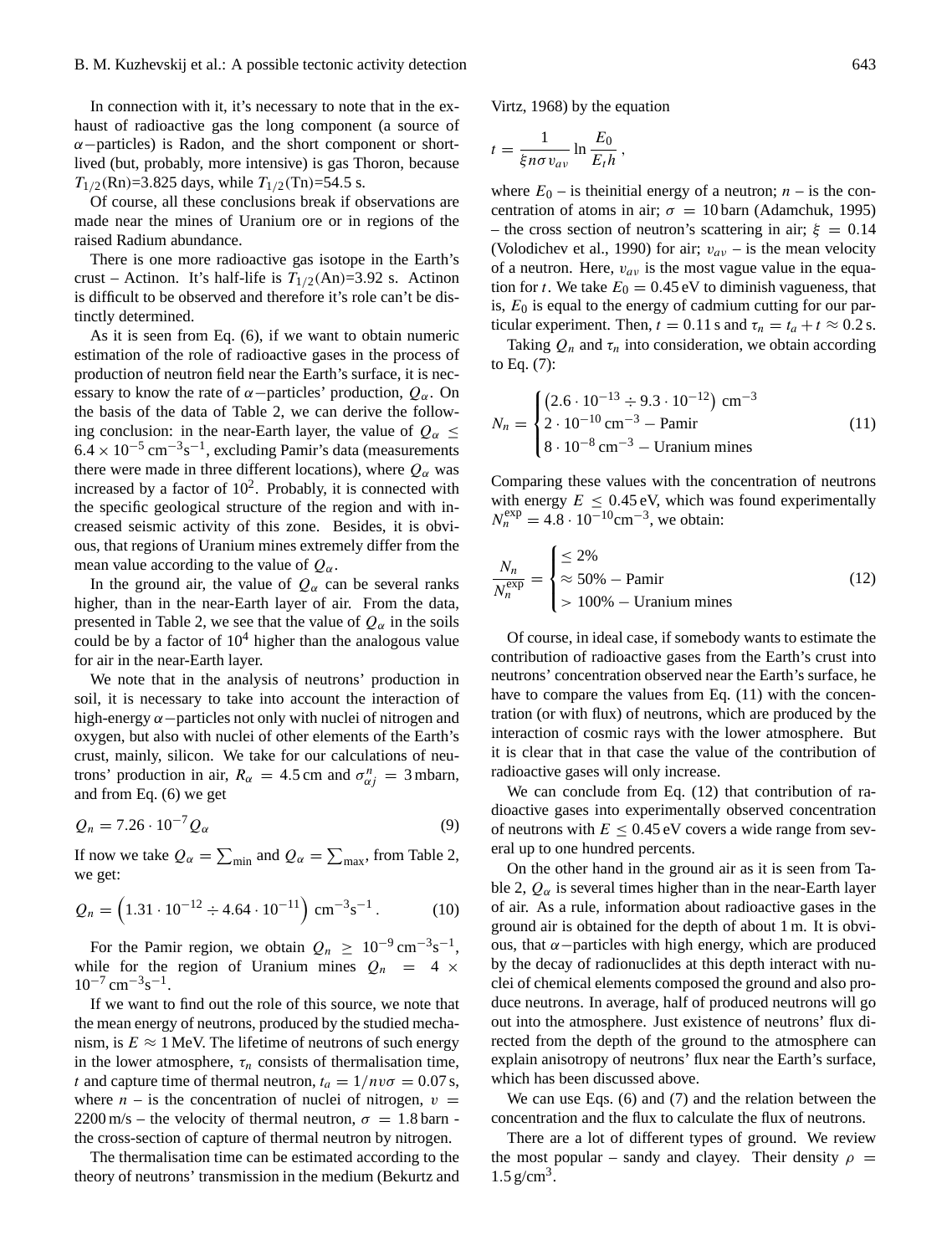| Ground type     | $F_n^{\min}$ cm <sup>-2</sup> s <sup>-1</sup> | $F_n^{\text{max}}$ cm <sup>-2</sup> s <sup>-1</sup> |
|-----------------|-----------------------------------------------|-----------------------------------------------------|
| Caolinite       | $10^{-7}$                                     | $1.4 \times 10^{-4}$                                |
| Montmorillonite | $1.4 \times 10^{-7}$                          | $2.6 \times 10^{-4}$                                |
| Sand            | $5.0 \times 10^{-7}$                          | $9.0 \times 10^{-4}$                                |

**Table 3.** Calculated neutron flux  $(F_n^{\text{cal}})$  on different types of ground

From the point of view of chemical composition, sand consists of silicon oxide  $SiO<sub>2</sub>$ , and clay has more complicated composition. One type of clay is caolinite  $\text{Al}_4(\text{Si}_4\text{O}_{10})\text{(OH)}_8$ , and the second is montmorillonite –  $Si_8Al_4O_{20}(OH)_4$ .

So, while calculating the neutrons' flux from the Earth's crust, we have to take into account the production of neutrons during the interaction of  $\alpha$  −particles with the nuclei of silicon, aluminum and oxygen. The life-time of a neutron in the ground is determined by its capture with nuclei of silicon, aluminum and hydrogen. Results of calculated neutron flux on different types of ground are presented in Table 3.

Minimum and maximum fluxes of neutrons are determined by the minimum and maximum value of  $Q_{\alpha}$ . Value of  $R_{\alpha}$  of  $\alpha$  -particle's mean-free path in the ground was selected as mean-free path in silicon (Mineev, 1990) for  $\alpha$ −particle with  $E_{\alpha} = 5$  MeV taking into consideration the ground's density,  $R_{\alpha} = 40 \,\mu \text{m}$ .

We note that the ratio  $F_n^{\text{cal}}/F_n^{\text{exp}}$  for different types of ground is in agreement with the contribution of the Earth's crust as a source of neutrons into the total flux of thermal and slow neutrons during the quiet helio- and geophysical periods, taken from the information about anisotropy.

## **7 Conclusions**

- 1. Data of baloon experiments lead to a conclusion, that up to altitute of 1.5–2 km there is no vertical control traverse of neutron counting rate.
- 2. From the DAIZA experimental data we can conclude that the neutron flux near the Earth's surface depends on the season and for quiet periods of measurements it varies from −20% up to 20 % depending on the month.
- 3. During the splashes of neutron counting rate the value of anisotropy of neutron flux can be close to 100%.
- 4. Obtained calculation and experimental results show that radioactive gases in the upper layers of the Earth's crust and in the air, provide essential (in some places up to 100%) part of neutron flux in the range of thermal and slow neutrons near the Earth's surface.

5. The mean life-time of a neutron with energy having near the Earth's surface is  $\tau_n = 0.2$  s, then, at velocity  $v_{av} = 6 \times 10^5$  cm/s, the mean distance, which neutron will cover is  $l = v_{cp} \times \tau_n = 1200$  m. The capture path of thermal neutrons in the air is only several hundred meters.

All obtained results lead to a conclusion that the Earth's crust is an essential source of neutrons of which the total neutron flux varies both in space and in time, depending both on conditions of the atmosphere and the Earth's crust itself and different geodynamical phenomena in the Earth's crust.

The most important dynamical phenomena in the Earth's crust are earthquakes, mud flows and volcano activity. Obtained results allow to use observations of thermal neutron flux variations for methods of short-term prediction of natural hazards.

#### **References**

- Adamchuk, Yu. V.: Atlas of effective neutron cross sections, M., 1995.
- Anderson, W., Moynerod, W. V. and Turneng, R. C.: Nature, 174, 424, 1954.
- Bekurtz, K. and Virtz, K.: Neutron physics, M., Atomizdat, 1968.
- Beliaeva, E. A., Kuzhevskij, B. M., and Nechaev, O. Yu.: Physical basis of a forecasting method for earthquakes and volcano activity according observation of variations of neutron flux near the Earth crust, General Assemble IUGG-99, Birmingham, 1999a.
- Beliaeva, E. A., Kuzhevskij, B. M., Nechaev, O. Yu., and Panasyuk, M. I. Neutron sources and nature of time variations of neutron flux near the Earth surface, Physical Ecology, Moscow, 4, 89, 1999b.
- Burian, I.: Ann. de l'Assosiation belge de Radioprotection, 21, 1, 39, 1966.
- Gorshkov, G. V., Zabkin, V. A., Lyatkovskaya, N. M., and Tsvetkov, O. S.: Natural neutron background of the atmosphere and the Earth's crust, M., Atomizdat, 1966.
- Kapitonov, I. M. and Gabelko, A. S.: Report of INP MSU, 1990.
- Kuzhevskij, B. M.: Nuclear processes in the atmosphere of the Sun and solar cosmic rays, Energoatomizdat, 72, 1985.
- Kuzhevskij, B. M.: Nucleonics-based monitoring of the ecological environment balance of the Earth crust and lower atmosphere, Internet-site: http://srd.sinp.msu.ru/bmk/nuclear.doc, 2000.
- Kuzhevskij, B. M., Nechaev, O. Yu., and Shavrin, P. I.: Thermal neutron anisotropy in the Earth atmosphere, Geomagnetism and Aeronomy, 35, 2, 166, 1995.
- Kuzhevskij, B. M., Nechaev, O. Yu., Shavrin, P. I., Beliaeva, E. A., and Sirotkin, I. I.: Variations of neutron concentration in the field of thermal neutrons of the Earth crust, INP MSU 96–7/414, 1996.
- Lingenfelter, R. E., Flamm, E. T., Canfield, E. H., et al.: Highenergy solar neutrons. I. Production in flares, J. Geophys. Res., 70, 4077–4086, 1965.
- Mineev, Yu. V.: Space Research. Scientific and technological results. VINITL, 32, 118, 1990.
- Rudakov, V. P., Voitov, G. I., Kurkov, O. A., and Chaika, V. P.: Reports of Russian Academy of Sciences, 343, 389, 1995.
- Serdukova, A. S. and Kapitanov, Yu. T.: "Rn isotopes and their decomposition products in nature", M., Atomizdat, 1975.